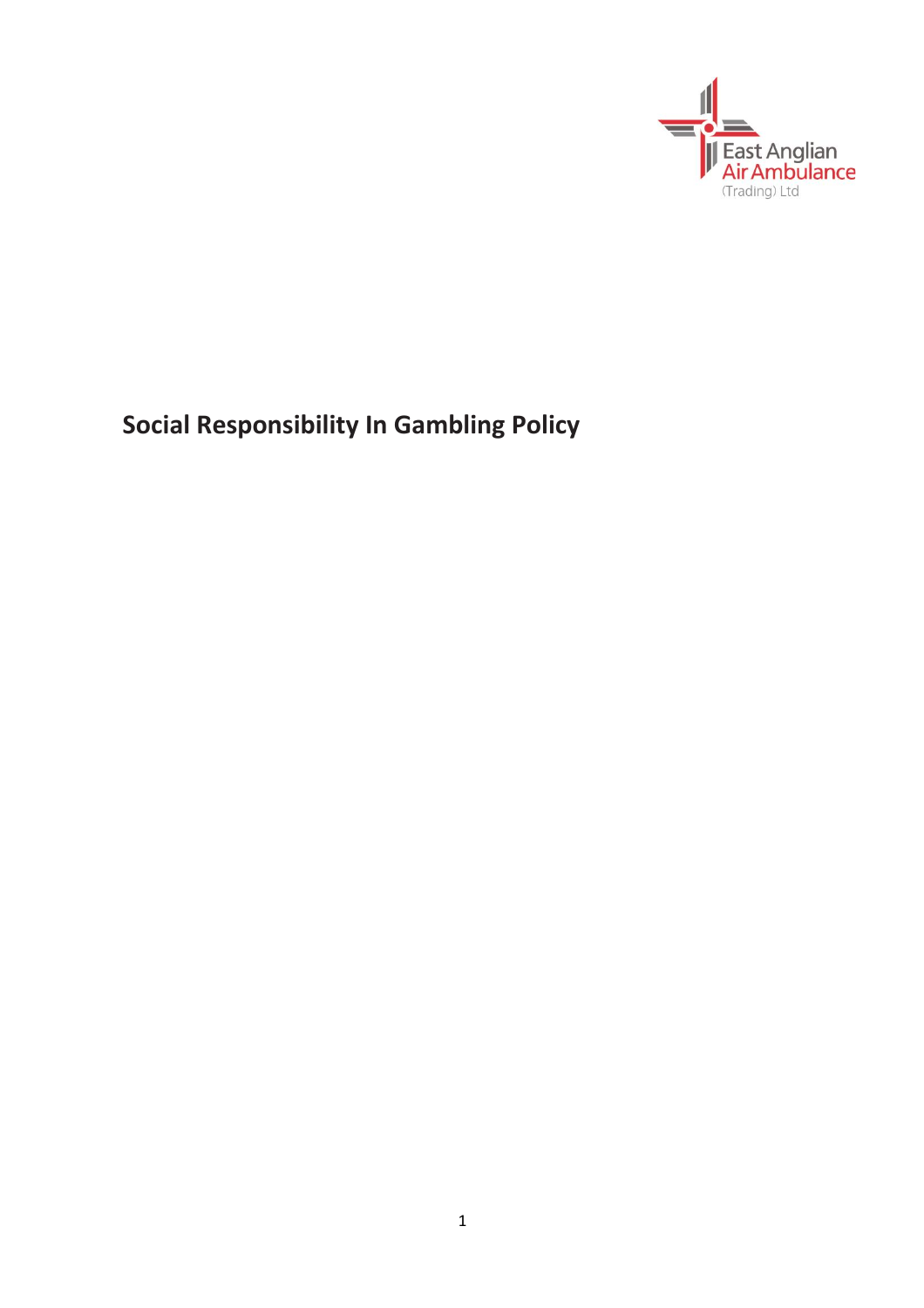| Title                       | Social Responsibility In Gambling Policy                                         |                |
|-----------------------------|----------------------------------------------------------------------------------|----------------|
| Author/Owner                | Simon Judd                                                                       |                |
| Approved by                 | ExT Team                                                                         | Date: 30/01/18 |
| <b>Current Version</b>      | 5                                                                                |                |
| Document Change History     |                                                                                  |                |
| Version                     | Date                                                                             | Author/Editor  |
| 1                           | November 2017                                                                    | Elle Green     |
| 2                           | January 2018                                                                     | Flle Green     |
| 3                           | October 2019                                                                     | Simon Judd     |
| 4                           | March 2020                                                                       | Simon Judd     |
| 5                           | December 2021                                                                    | Simon Judd     |
| <b>Document Summary</b>     |                                                                                  |                |
| Review date                 | Annually and as required with changes to policies,<br>procedures and legislation |                |
| Linked procedural documents | None                                                                             |                |
| Document applicable to      | Charity and Trading Subsidiary<br>All staff, Trustees and volunteers             |                |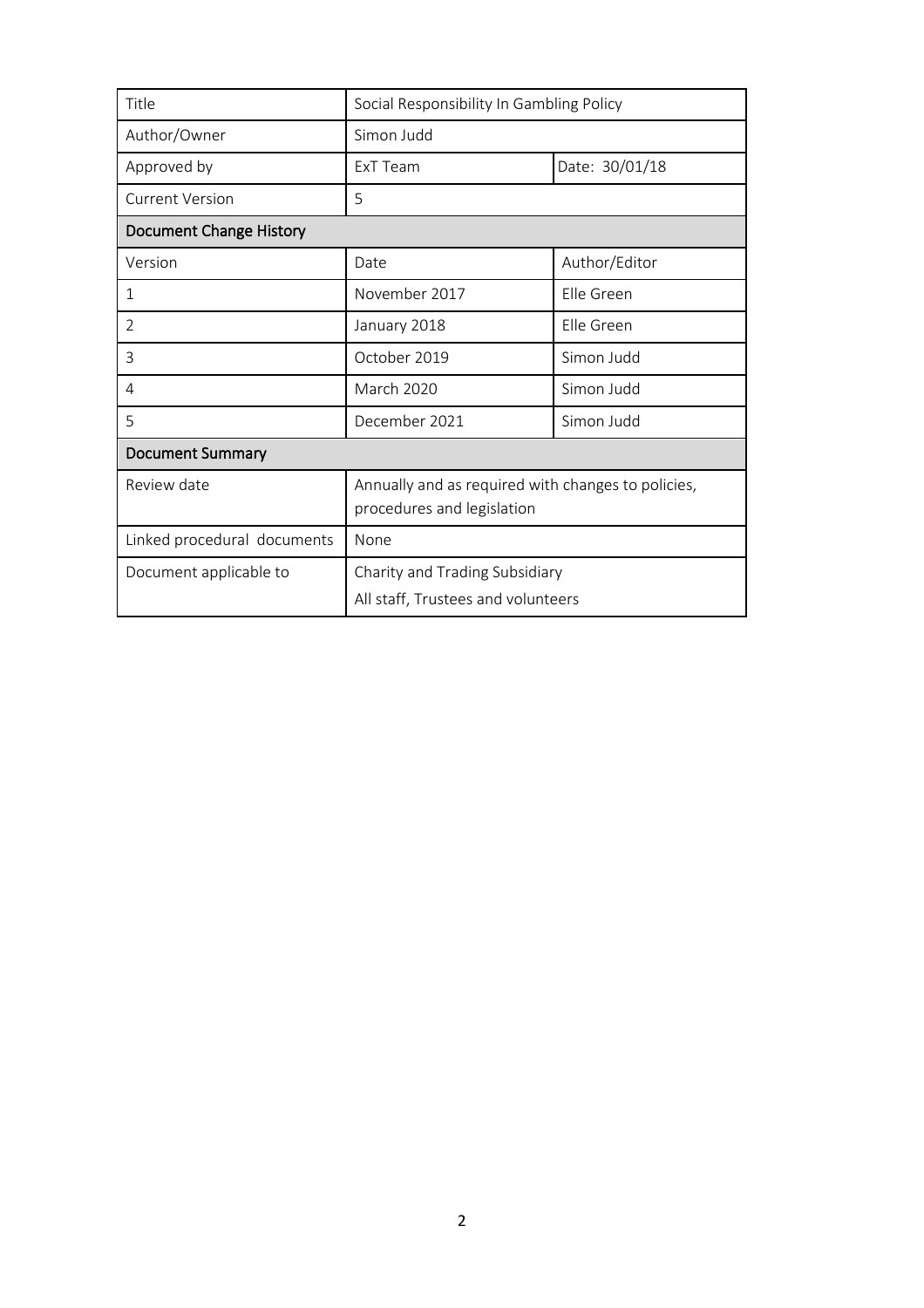### **Advertising and marketing of gambling products**

All advertising and marketing material produced by East Anglian Air Ambulance (Trading) Ltd must comply with the Gambling Act 2005, and all other subsequent statutory orders and amendments. This procedure applies to all printed marketing material, and all virtual electronic media content, including websites, social media content, and mobile telephone application content.

- 1. All marketing material, pages involving direct sign up, or pages requesting further information, irrespective of the nature of the media, must contain the following on, or within one click of, the main body of the material:
	- a. The name of the promoting society (Friends of East Anglian Air Ambulance).
	- b. The price of the ticket for the relevant lottery.
	- c. The name and address of the member of the charity responsible for the promotion of the lottery. (Responsible persons S. Judd and C. McGeown, Helimed House, Hangar 14, Gambling Close, Norwich NR6 6EG).
	- d. The date of the relevant draw (every Friday).
	- e. The fact that the Charity is licensed by the Gambling Commission, licence number:
		- o **Main/Non-remote licence number 003319-N-102952** For use on printed promotional materials, distributed within the UK.
		- o **Remote licence number 003319-R-327830** For use on any online promotions, social media, emails and any printed materials intended for use outside of the UK
		- o For full details of the correct usage of the licence number, please refer to Sharepoint: https://eastaaa.sharepoint.com/SitePages/Data-Security.aspx
	- f. The Gambling Commission website www.gamblingcommission.gov.uk. In the case of electronic media, it must be possible for the purchaser of the ticket to retain or print a document that contains all of the above.
	- g. All exclusions, significant conditions or limitations and eligibility restrictions.
- 2. All advertisements must also comply with BCAP and CAP advertising guidelines, and these guidelines should be consulted before proceeding with any advertising material.
- 3. Communications will not be exploitative in anyway, including but not limited to avoiding exploitation due to; addiction, cultural beliefs, emotional difficulties, mental health difficulties, self-esteem (loneliness or attractiveness) issues or financial difficulties.
- 4. East Anglian Air Ambulance lottery advertising materials will not encourage antisocial or irresponsible behaviour or prioritisation in any way.
- 5. Promotional material will not be designed to appeal to persons under the age of 18 years of age.
- 6. No images of young people who are, or appear to be, under 25 years of age playing the lottery will be used in any advertising material, unless that material exclusively features the good cause benefits and does not include any explicit encouragement to buy a lottery product.
- 7. Prizes that specifically target younger people under 25 years of age such as video games, theme park tickets or certain music concerts will not be offered as incentives or prizes.
- 8. Marketing emails will be sent only to those that have given explicit consent to receive such communications.
- 9. All email promotions will adhere to data protection legislation and Gambling Commission standards and include: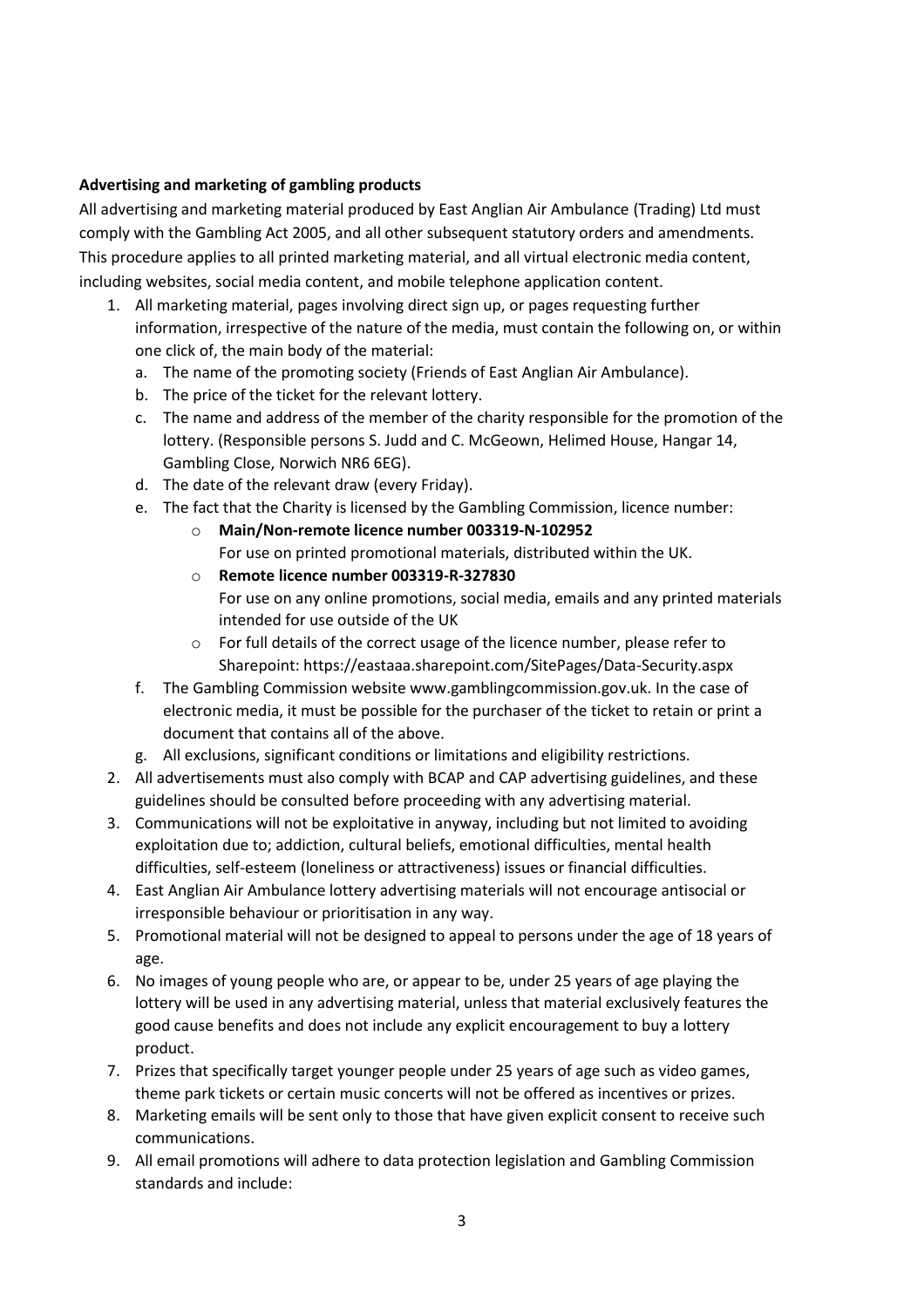- a. An unsubscribe link.
- b. The advice that "Complaints or disputes that cannot be resolved internally can also be filed and handled independently online a[t www.ec.europa.eu](http://www.ec.europa.eu/)"
- 10. East Anglian Air Ambulance (Trading) Ltd will use The Infringing Website List (IWL) to ensure that digital adverts placed by ourselves or third parties are not placed on websites providing unauthorised access to copyrighted content. Any lottery-related adverts must not be placed with or by third parties where editorial control of content cannot be guaranteed.

These stipulations apply to material produced and hosted by the Charity, and all linked websites. The requirements are to be shared with and adhered to by internal marketers and third party agencies. All content must be agreed by the Annex A holder responsible for Marketing and Commercial Development, before publication. Responsible person S. Judd, Helimed House, Hangar 14, Gambling Close, Norwich NR6 6EG.

# **Contribution to research, education and treatment**

East Anglian Air Ambulance (Trading) Ltd is a member of The Lotteries Council. The Council makes an annual donation to the Responsible Gambling Trust on behalf of its members.

## **Information for players**

Information for players is detailed in the East Anglian Air Ambulance Lottery Terms and Conditions.

The Terms and Conditions ensure that our rules are clear, fair, agreed, public and readily available.

- 1. East Anglian Air Ambulance (Trading) Ltd ensure that these terms and conditions are readily available by:
	- a. Publishing the Terms and Conditions in the public domain in a clear location on the East Anglian Air Ambulance website.
	- b. Including a link to the Terms and Conditions on relevant web pages and promotional material.
	- c. Specifying the location of the Terms and Conditions in registration documents.
	- d. The Terms and Conditions will be supplied in print on request.
- 2. East Anglian Air Ambulance (Trading) Ltd conducts a fair lottery by:
	- a. Providing players with access to clear information on matters such as the rules of the lottery.
	- b. Conducting all draws at the Norwich office of East Anglian Air Ambulance in plain sight of authorised staff and using a Gambling Commission authorised random number generator.
	- c. Specifying the prizes that are available and the chances of winning on our website and, where possible, promotional material.
	- d. Publishing the results on our website and sending them directly to members on request.
	- e. Operating and publishing a clear complaints procedure as a product and as an organisation.
	- f. Operating a social responsibility policy that ensures that any advertising and promotional material is clear and not misleading.

### **Preventing underage gambling and protecting vulnerable persons**

To comply with Social responsibility code provision 3.2.11 and Ordinary code provision 3.2.12, EAAA Trading Ltd require confirmation that all society lottery players are 16 and over. East Anglian Air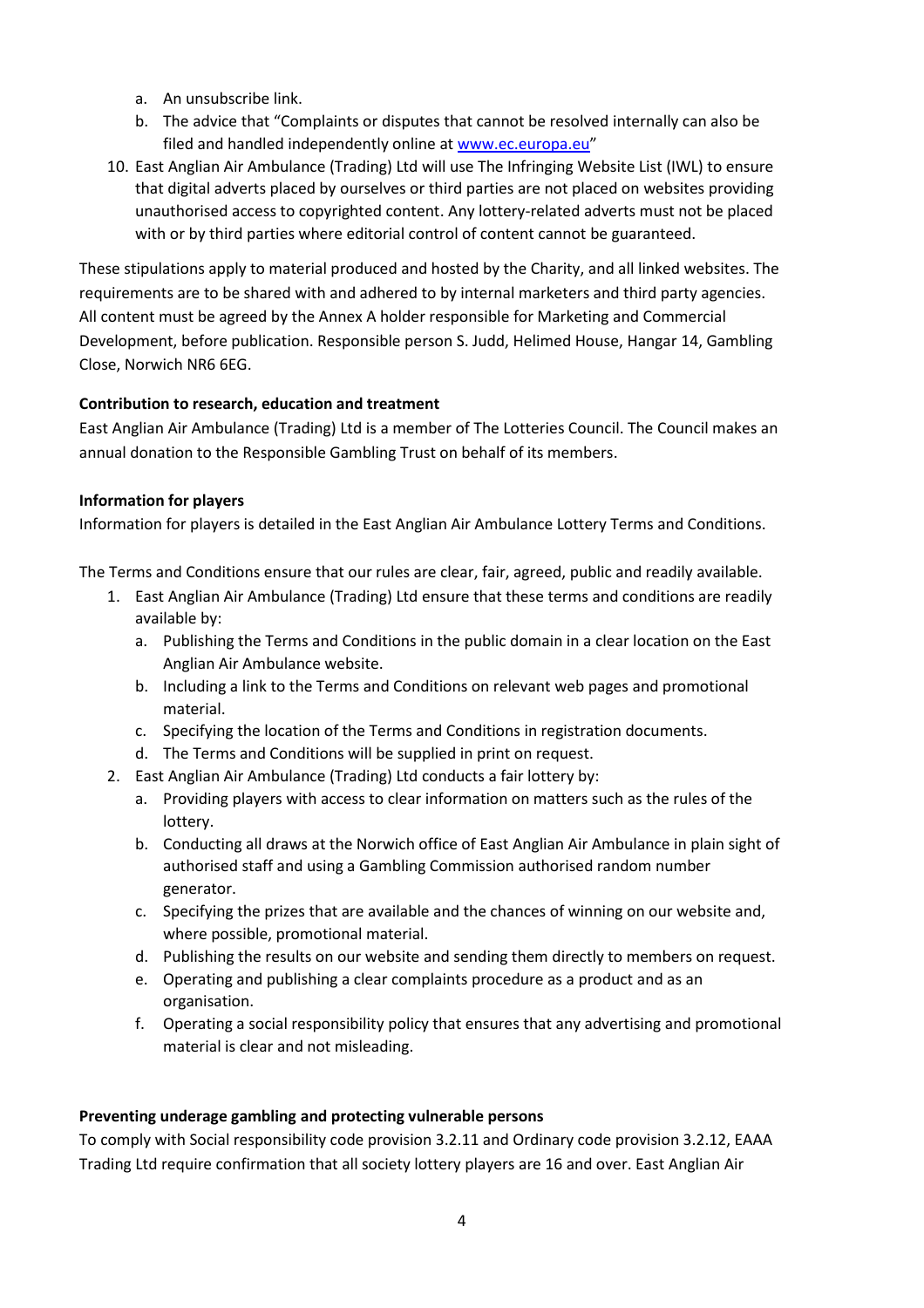Ambulance (Trading) Ltd will not permit vulnerable people or any person under the age of 16 to participate in a lottery or any other form of gambling.

East Anglian Air Ambulance (Trading) Ltd has implemented the following procedures to ensure that its lottery does not attract children under the age of 16:

- 1. To avoid targeted young people via marketing material:
	- a. Any cold data used to promote the lottery is screened to prevent any persons under the age of 16 being sent lottery / raffle information.
	- b. Any personal data used for lottery mailings will be screened to exclude persons under the age of 16.
	- c. Promotions will not run on channels specifically targeted at young people.
- 2. The age of players will be verified by the following means:
	- a. Third party canvassers: Tower lotteries do not approach anyone who appears to be under the age of 21.
	- b. Some follow up calls are made by the charity which as well as quality control will also collect date of birth so that we can provide a sample of age-verified supporters
	- c. Other payment/registration methods: For debit card and non-canvasser registered East Anglian Air Ambulance lottery players, random spot checks will be carried out monthly. Ten players will be checked each month using the Experian Bank Wizard system.
	- d. East Anglian Air Ambulance lottery winners: All winners will be age verified each week using the Experian Bank Wizard system.
- 3. The methodology adopted in order to establish whether or not a potential or actual customer is over 16 years old will be reviewed on an annual basis, and all reasonable improvements that may become available as technology advances and as information improves will be implemented.
- 4. If a person enters the East Anglian Air Ambulance lottery stating that they are over the age of 16 years and subsequently it is found that they are less than 16 years of age, they will be notified by phone or post, have any money paid in relation to the lottery returned to them and where relevant will automatically forfeit the right to any prize.
- 5. To ensure that the law has been explicitly outlined and that players confirm their age, all East Anglian Air Ambulance lottery registration forms are required to carry the explicit warning: "Tick here to confirm you are 18 or over. Please note that it is an offence to gamble underage."
- 6. East Anglian Air Ambulance (Trading) Ltd signposts to GamCare for support for Youth and Parents Regarding Gambling by including the text: "In addition to a telephone support line, GamCare provides a range of online support services, including information, advice, support and free counselling for the prevention and treatment of problem gambling. Contact Gamcare: 0808 8020 133. Website[: www.gamcare.org.uk](http://www.gamcare.org.uk/)"
- 7. All East Anglian Air Ambulance staff members and third party staff that promote or administer the East Anglian Air Ambulance lottery have signed acknowledgement of the age verification procedure.
- 8. Canvassers employed by external companies are trained to detect vulnerability in potential customers and politely decline offers of support from such individuals. People particularly at risk include the elderly, mentally disabled and those under the influence of drugs or alcohol.

### **Self-exclusion**

East Anglian Air Ambulance (Trading) Ltd has put in place the following procedures to encourage people to gamble responsibly and seek help should gambling become a problem: